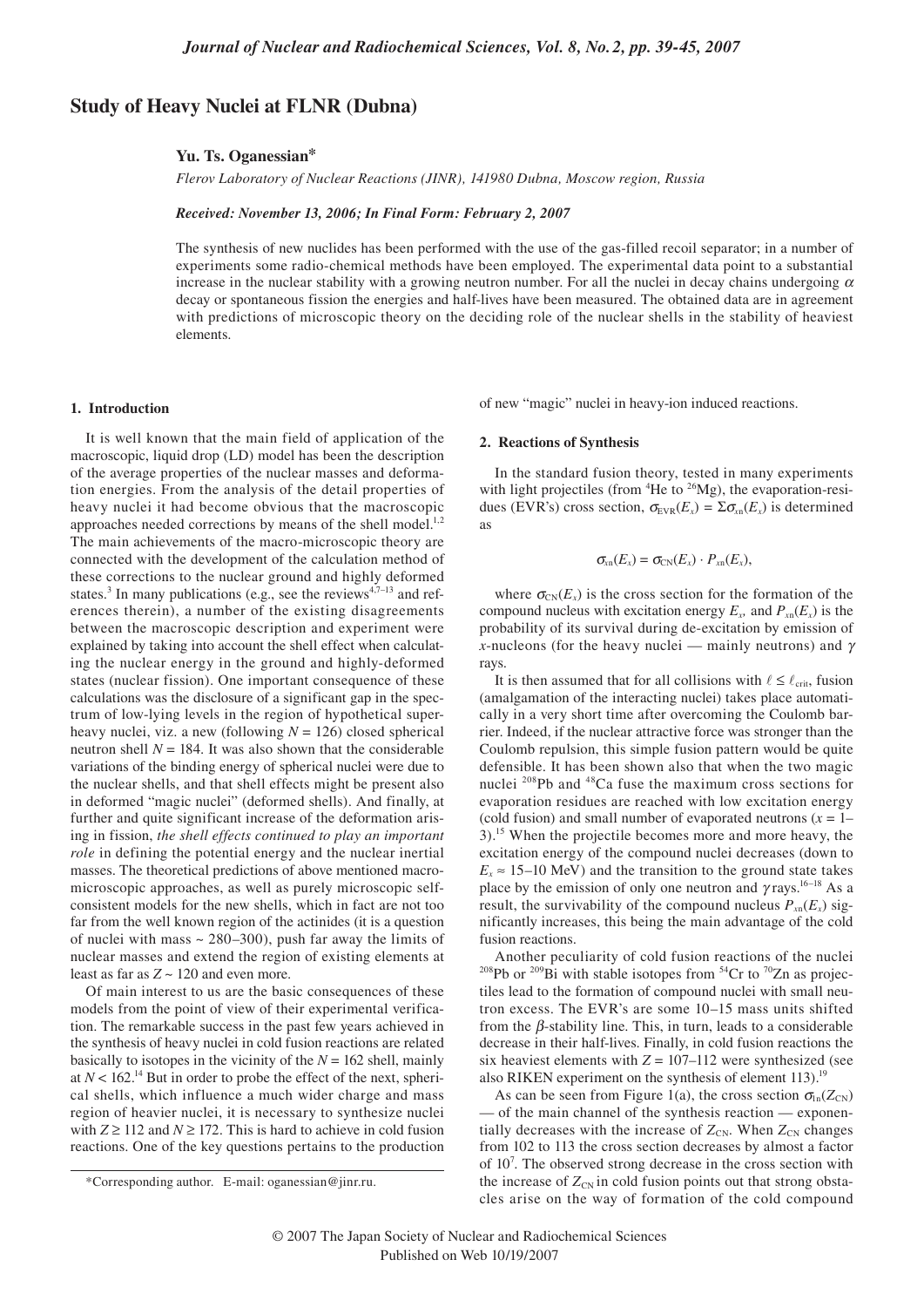

**Figure 1.** (a) Maximal cross sections of the 1n-evaporation channel in cold fusion reactions. (b) *Upper panel*: experimental cross sections at the maximum of 4n-evaporation channels in hot fusion reactions. *Lower panel*: calculated values of  $(B_n - B_f)$  for isotopes of elements 102–120 with different neutron number. **Figure 2.** Layout of the Gas-filled Separator.

nucleus itself.

It is clear that the mechanism of fusion of massive nuclei, such as  $^{208}Pb$  and  $^{70}Zn$ , significantly differs from the aboveconsidered simple scenario of formation of compound nuclei using light projectiles. The formation of a composite system of summed mass at the contact point and the following its evolution does not guarantee the formation more compact shape with deformation close to the ground state. This transition is the result of a collective motion of the system in conditions of strong Coulomb repulsion, and the process of formation of the EVR's takes place now via three stages:

$$
\sigma_{\text{EVR}} = \sigma_{\text{capt}} \cdot P_{\text{dyn}} \cdot P_{\text{sur}}.
$$

Experimental data and transport models, describing the stage of collective motion in different assumptions about the dynamical properties of the nuclear system, indicate a strong decrease of  $P_{dyn}$  with the increase of the proton number.

In order to decrease the factors hindering fusion, it is desirable to make use of more asymmetric reactions, and to obtain an increase in the neutron number of the EVR's by using both target and projectile nuclei with maximum neutron excess. As target material, it is reasonable to use neutron-rich isotopes of the actinides (Act.), such as  $^{244}$ Pu,  $^{248}$ Cm, and  $^{249}$ Cf, and as projectiles — doubly magic nucleus <sup>48</sup>Ca. The compound nucleus  $^{292}$ 114, produced, for example, in the fusion of <sup>244</sup>Pu and <sup>48</sup>Ca, acquires 8 additional neutrons compared to the case of the  $^{208}Pb + ^{76}Ge$  cold fusion reaction. These 8 neutrons, as will be shown below, play a key role in the production and the decay properties of superheavy nuclei. Compared to the cold fusion reaction <sup>208</sup>Pb + <sup>76</sup>Ge ( $Z_P \text{-} Z_T$  = 2624), the Coulomb repulsion in the reaction <sup>244</sup>Pu + <sup>48</sup>Ca ( $Z_P$ · $Z_T$  = 1880) decreases by almost 40%, which, in turn, should lead to the decrease of the factors hindering the formation of a compound nucleus. On the other hand, due to the magic structure of  $48Ca$ , the excitation energy at the Coulomb barrier  $E_x^{\text{min}}$  of the compound nucleus <sup>292</sup>114 amounts to approximately 30 MeV, a value by 10–15 MeV lower than in typical hot fusion reactions induced by lighter projectiles.

The last stage — the survival of the compound nucleus — is the decisive one in the given method of synthesis of the heaviest nuclei.

The estimations of  $E_x^{\text{min}}$  and the following experiments, aimed to measure the excitation functions for evaporation products, have shown that the compound nuclei with  $Z_{CN} = 112-118$ ,



may attain excitation energy from 30 to 55 MeV. This energy will be released by a cascade emission of 2 to 5 neutrons (the evaporation of charged particles is significantly less probable) and  $\gamma$  rays. Indeed the excitation functions correspond to the evaporation mainly of 3 or 4 neutrons from the excited nucleus, the maximum cross sections for evaporation residues are observed at  $E_x \approx 40$  MeV (Reference 20) (hot fusion). The cross sections of nuclei with  $Z = 102-110$ , produced in the 4n-evaporation channel of the fusion reactions Act.  $+{}^{22}$ Ne,  ${}^{26}$ Mg, and  ${}^{36}$ S (5n), are presented in Figure 1(b) (the neutron number of the corresponding compound nuclei is shown on the horizontal axis). Since there is no significant hindrance for fusion in such mass-asymmetric reactions ( $Z_P \cdot Z_T = 920-1500$ ), the strong decrease in the cross section  $\sigma_{4n}$  is connected mainly with the survivability of the nuclei. The relatively high production cross section of isotopes with  $Z \le 105$  is a consequence of the high fission barrier, which is almost completely determined by the shell effect of the two closed neutron shells  $N = 152$  and  $N =$ 162. At neutron numbers  $N_{CN} > 162$ , as can be seen from Figure 1(b) (lower panel) the fission probability significantly increases with the decrease of  $B_f$ . However, if the predictions of the theoretical models (see above) about the existence of the next closed shell  $N = 184$  is justified, the fission barrier height will again increase when advancing to the region where  $N_{CN} \ge 174$  and  $Z_{CN} \geq 112$ . In turn, the nuclear survivability will increase too and as a result, one can expect even a rise in the  $\sigma_{EVR}$  for heavy nuclei with large neutron excess. Indeed, as can be seen from the experimental data presented in Figure 1(b), when increasing the number of neutrons from  $N_{CN} = 169$  (<sup>233</sup>U + <sup>48</sup>Ca) to  $N_{CN}$ <br>= 172 (<sup>237</sup>Np + <sup>48</sup>Ca) and then to  $N_{CN} = 178-180$  (<sup>244</sup>Pu,<sup>248</sup>Cm + <sup>48</sup>Ca),  $\sigma_{EVR}$  grows by more than one order of magnitude. For this reason, the observed increase in the survivability of the excited nuclei with neutron number appears to be, to our opinion, evidence for the existence of the closed neutron shell in the region of  $N \geq 180$ .

#### **3. Setting the Experiments**

The Gas-Filled Recoil Separator (DGFRS) used in the experiments with 48Ca projectiles is schematically presented in Figure 2. The calculated and measured in the test experiments transmission efficiency of the separator for  $Z = 112-118$  nuclei is about  $35-40\%$ ,<sup>21</sup> whereas full-energy  $48$ Ca projectiles, projectile-like ions, and target-like nuclei are suppressed by factors ~10<sup>17</sup>, 6 × 10<sup>14</sup>, and 10<sup>4</sup>-10<sup>6</sup>, respectively.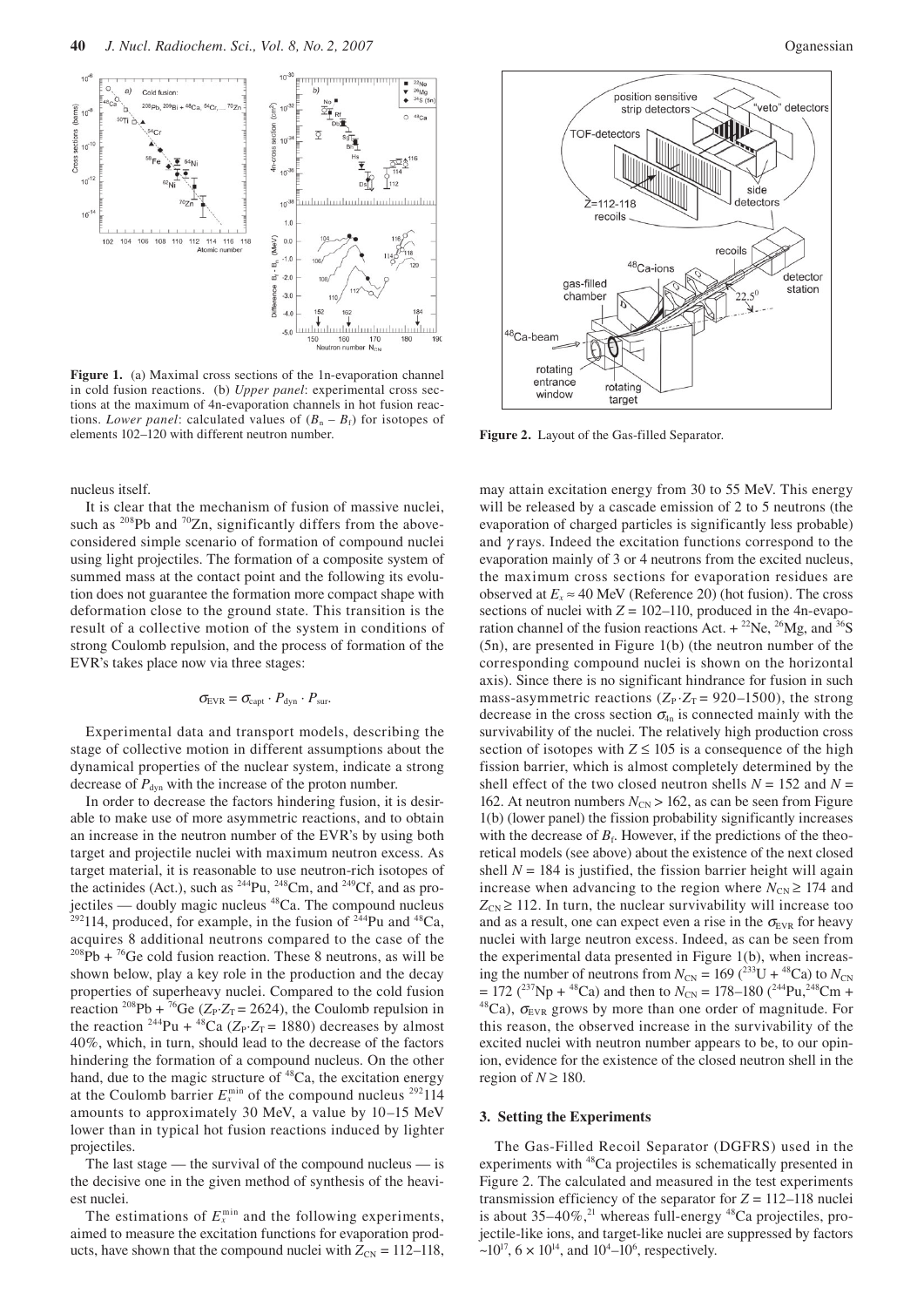

**Figure 3.** Chart of the heaviest nuclides. The squares contain the half-lives (without errors) and the maximal  $\alpha$ -transition energy ( $E_{\alpha}$  in MeV).

The typical beam intensity of  $^{48}$ Ca ions at the target was 1.0– 1.2 p $\mu$ A. The consumption of the  $48$ Ca material amounted to about 0.5 mg/h. In the experiments, targets of actinide oxides of the highly enriched isotopes of U, Np, Pu, Am, Cm, and Cf (thickness of ≈0.35 mg/cm<sup>2</sup>) were used.

EVRs passing through the separator were implanted in a 4 × 12-cm2 semiconductor detector with 12 vertical position-sensitive strips. The detection efficiency of the focal-plane detector array for  $\alpha$ -particles is 87% of 4 $\pi$ ; for detection one fission fragment — close to 100%, for two fission fragment — about 40%. For  $\alpha$ -particles, emitted by the parent or daughter nuclei, it is possible to choose wide enough energy and time gates  $\delta E_{\alpha1}$ ,  $\delta t_{\alpha1}$  and  $\delta E_{\alpha2}$ ,  $\delta t_{\alpha2}$  and employ a special low-background detection scheme. An example: during the irradiation of the <sup>243</sup>Am target, the beam was switched off after a recoil signal was detected with parameters of implantation energy and TOF expected for evaporation residues, followed by an  $\alpha$ -like signal with an energy in the interval  $\delta E_{\alpha l}$  in the same strip/position and a time interval  $\delta t_{\alpha}$  of up to 8 s. If the first  $\alpha$ -particle was not detected (the probability being about 13%), then the switching off the beam was done when a second  $\alpha$ -particle in the corresponding  $\delta E_{\alpha 2}$  and  $\delta t_{\alpha 2}$  intervals was detected. At the registration of the second  $\alpha$ -particle the beam-off period is extended to 12 min, whereas of the third — to 3 hours.

Such running condition allowed detection of rare events and

decay characteristics of heaviest nuclei with decay time of up to 1 day and even longer.<sup>22</sup> The most short-lived nuclei are detected in DGFRS corresponding to  $t \geq 5$   $\mu$ s. In this way, the setup allows investigation of nuclei in a wide range of half-lives –from  $10^{-5}$  s to more than  $10^5$  s.

From the characteristics of the DGFRS, which are given above, it follows that with a <sup>48</sup>Ca-beam intensity of 1.2  $p\mu$ A, 0.35 mg/cm<sup>2</sup> target thickness and a beam dose  $5 \times 10^{18}$  (realized for 200 hours of operation) the observation of one decay event corresponds to the production cross section of about 0.7 pb.

One of the direct methods of atomic-number identification is based on classical chemical methods, which were long ago used in the first identification and characterization of many of the artificial elements heavier than uranium (see, e.g., Reference 23 and references therein). Obviously, the investigation of the chemical properties of the new nuclides is of separate interest in connection with the study of the structure of superheavy atoms and of the chemical behaviour of the heavy and superheavy elements. Such a possibility is now opened for a series of neutron-rich relatively long-lived nuclei synthesized in Act. + 48Ca reactions. It is seen from Figure 3 that some of nuclei in the decay chains of isotopes with  $Z \ge 114$  with odd proton number and/or odd neutron number has a half-lives ranging from several seconds to ~1 day, times — reachable by radiochemical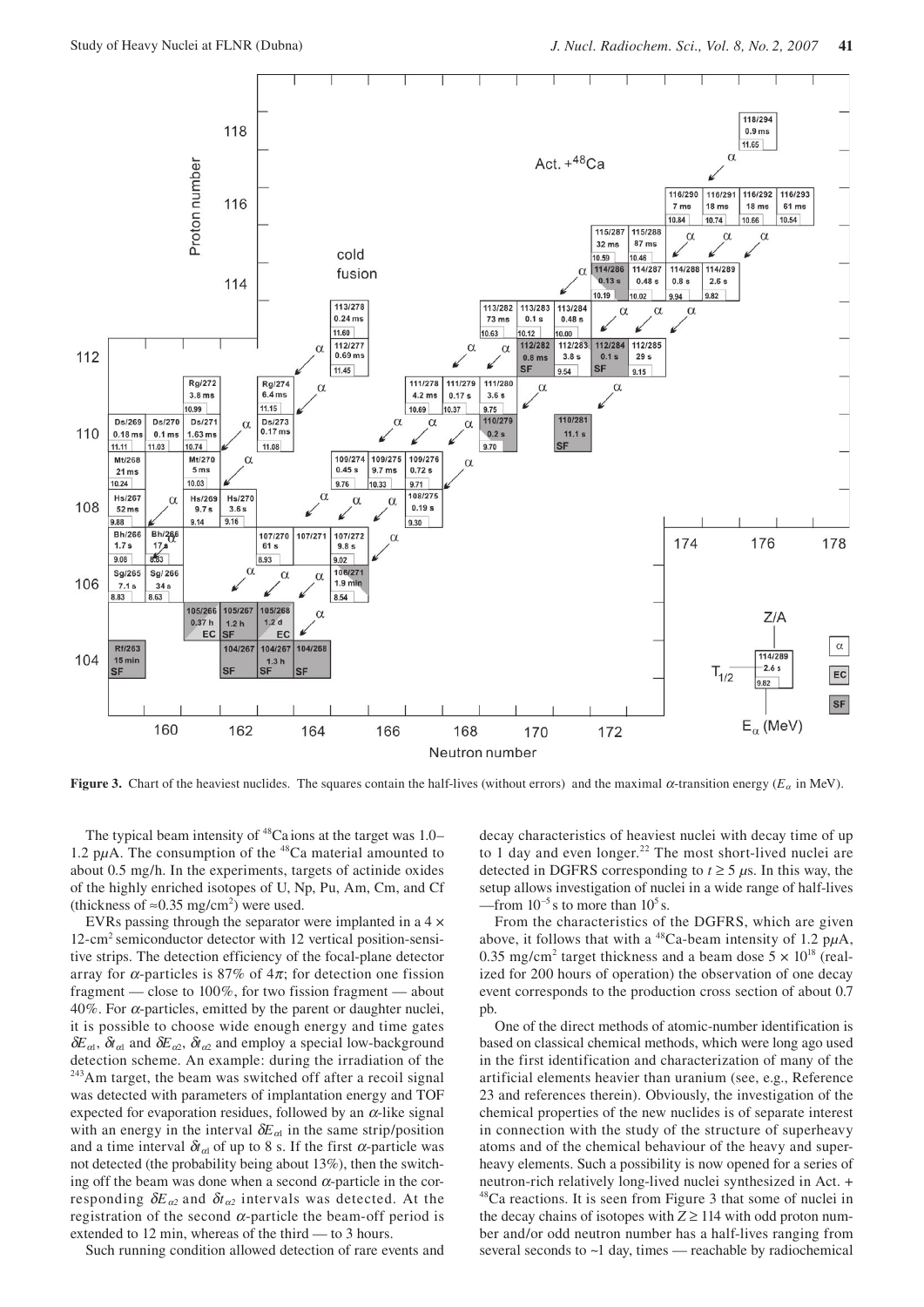**TABLE 1: Results obtained with DGFRS and in the chemical experiment (243Am + 48Ca)** 

|                                             | <b>DGFRS</b>                                             | Chemical experiment                          |
|---------------------------------------------|----------------------------------------------------------|----------------------------------------------|
| Separation method                           | Recoil separator                                         | Radiochemical separation                     |
| Separation efficiency                       | $35\%$                                                   | $80\%$                                       |
| Detection method                            | Decay chains $Z = 115$                                   | SF of nuclei with $Z = 105$                  |
| <sup>48</sup> Ca beam energy                | 246 MeV                                                  | 247 MeV                                      |
| Total <sup>48</sup> Ca beam dose            | $4.3 \times 10^{18}$                                     | $3.4 \times 10^{18}$                         |
| Thickness of the <sup>243</sup> Am target   | $0.36$ mg/cm <sup>2</sup>                                | $1.2 \text{ mg/cm}^2$                        |
| Number of detected SF events                | 3                                                        | 15                                           |
| Formation cross section                     | $2.7^{+4.8}_{-1.6}$ pb                                   | $4.0^{+1.4}_{-1.1}$ pb                       |
| Half-life                                   | $16^{+19}_{-6}$ h                                        | $32^{+11}_{-7}$ h                            |
| <b>TKE</b>                                  | $\approx$ 225 MeV                                        | $\approx$ 230 MeV                            |
| Neutron multiplicity / fission              |                                                          | $\approx 4.2$                                |
| Identification method of SF-decaying nuclei | Excitation functions and decay<br>properties $(Z = 115)$ | Isolation of group 5 elements<br>$(Z = 105)$ |

methods. Further below we shall present the results on the chemical isolation of two nuclides: <sup>268</sup>Db ( $T_{SF} \approx 1.2$  d) and <sup>283</sup>112 ( $T_{\alpha} \approx 4$  s). These results are compared with the data from DGFRS.

#### **4. Experimental Results**

For the synthesis of superheavy nuclei at DGFRS, the fusion reactions of 48Ca with target nuclei, the isotopes of U, Np, Pu, Am, Cm, and Cf (9 isotopes of six actinide elements), were used. The decay chains are presented in Figure 3. In the investigations carried out at different <sup>48</sup>Ca energies, 29 new nuclides (34 including preliminary data for the decay chain of  $282113$ ) were detected, all of them being evaporation products and their daughter nuclei in the region of  $Z = 104-118$  and  $A = 266-$ 294.20,24

**4.1. Chemical separation of 268Db.** As shown above, the longer-lived  $R-\alpha_1-\cdots-\alpha_5$ -SF decay chains terminated by a SF nuclide  $(T_{SF} = 16^{+19}_{-6}$ h) were associated with the decay of the odd-odd isotope 288115, produced in the 3n-evaporation channel of the <sup>243</sup>Am + <sup>48</sup>Ca reaction. Since all consecutive  $\alpha$ -decays and SF are strongly correlated with each other and the order of occurrence of the nuclei in the decay chains is determined, *the identification of the atomic number of any nucleus in this chain* would independently prove the synthesis of the previously unknown elements 115 and 113.

According to the atomic configuration in the ground state, Db should belong to the 5th group of the Periodic Table, as a heavier homologue of Nb and Ta. The chemical behaviour of Db has been investigated through the study of the 34-s 262Db both in a solution as chloride or fluoride and in the gas phase as volatile bromides and chlorides.<sup>25,26</sup>

For the purpose of chemical identification, Db can be separated, along with the members of chemical group 5, from the other elements. For this case, we developed a method of sorption extraction for the group 5 elements as anionic fluoride complexes. Bearing in mind that the  $Z = 105$  isotope of interest undergoes spontaneous fission, special attention was paid to separating the group 5 elements from the actinides and, most important, from SF isotopes, e.g., <sup>252</sup>Cf and <sup>254</sup>Cf. Here we shall not give details of the chemical method used for separation of the elements of group 5 (they can be found in the original papers<sup>27-29</sup>), but rather we shall give the main results. It is seen from Table 1 that the decay properties of the long-lived SF nuclei after chemical isolation of Ta fraction from  $243$ Am +  $48$ Ca reaction, in all measured values  $(T_{SF}, \text{TKE})$ , are consistent with data obtained previously with DGFRS.<sup>22</sup> In this case atomic number of the nuclei of decay chain <sup>288</sup>115- $\alpha \rightarrow$ <sup>284</sup>113- $\alpha \rightarrow$ <sup>280</sup>111- $\alpha \rightarrow$  <sup>276</sup>109- $\alpha \rightarrow$  <sup>272</sup>107- $\alpha \rightarrow$  <sup>268</sup>105 (SF) was confirmed by chemical identification of the long-lived isotope <sup>268</sup>Db.

**4.2. Chemistry of element 112.** The reaction <sup>242</sup>Pu(<sup>48</sup>Ca,  $(3n)^{287}114$ - $\alpha \rightarrow$  <sup>283</sup>112 was used to produce the isotope <sup>283</sup>112. Its cross section, as it follows from experiment (see above), is higher than for the <sup>238</sup>U( $\frac{48}{2}$ Ca,3n)<sup>283</sup>112 reaction.

The recoil nuclei leaving the  $242$ Pu target stopped in a highpurity gaseous medium: He  $(70\%)$  + Ar  $(30\%)$ . The energy of the <sup>48</sup>Ca beam at the middle of the target was  $E_{\text{Lab}} = 245$  MeV, which for a  $1.4 \text{ mg/cm}^2$  thick target corresponded to the maximum yield of the isotope <sup>287</sup>114 ( $T_{1/2} \approx 0.5$  s) — the product of the 3n-evaporation channel of the fusion reaction  $242\text{Pu} + 48\text{Ca}$ . To the <sup>242</sup>Pu target (99.93%) about 15  $\mu$ g/cm<sup>2</sup> of <sup>nat</sup>Nd was added; this allowed to simultaneously produce the neutrondeficient short-lived  $\alpha$ -radioactive <sup>185</sup>Hg isotope having a halflife of 49 s, which served to monitor the production and separation processes. The recoiling nuclei, which stopped in the He/Ar medium, were transported to the detectors by means of an 8-m capillary tube (the inner diameter was 1.5 mm). The total transport time from the reaction chamber to the detectors was 3.6 s. This time is long enough for the decay  $287114$  (0.5 s)- $\alpha \rightarrow$  <sup>283</sup>112. Also, only about 50% of the daughter nuclides <sup>283</sup>112 reached the detector chamber.

The setup COLD<sup>30</sup> consists of 32 pairs detectors, about 1 cm2 each, placed one opposite the other with a 1.5 mm gap in between, through which the He/Ar gas flows. One of the detectors of each pair was covered with a 30–50-nm gold layer. The temperature gradient along the whole length of the detectors spanned a range from  $-24$  °C to  $-184$  °C in the first experiment and from +35 °C to –180 °C in the second one. The energy resolution for decay  $\alpha$ -particles amounted to 120 keV. The SF fission fragment energy was calibrated using a thin 248Cm source.

In the control experiments, only  $\alpha$  particles from the decay of  $^{181-188}$ Hg (the fusion  $^{nat}Nd + ^{48}Ca$  reaction), <sup>211</sup>At and <sup>219,220</sup>Rn were observed. As it was expected, only nuclei with high volatility were transported to the detectors. It was shown that all Hg atoms are registered by the first detectors with the Au coating. This can be explained by the strong adsorption on the detector Au-surface, which is due to the chemical reaction leading to the production of the Hg/Au compound. On the contrary, the decay of the chemically neutral Rn atoms is observed in the region of the last detectors, which are at the lowest temperatures (Figure 4). In these conditions, the atoms of element 112 must be between these two extreme cases, their position (detector number) depending on their chemical properties.

Two events from the decay of <sup>283</sup>112 were observed in the detector chamber (Figure 4). In the first case, the sequence  $\alpha$ -SF with  $E_a = 9.38 \pm 0.12$  MeV and then 0.59 s later the two fragments with total kinetic energy TKE = 231 MeV were registered by the second pair of detectors with the Au surface at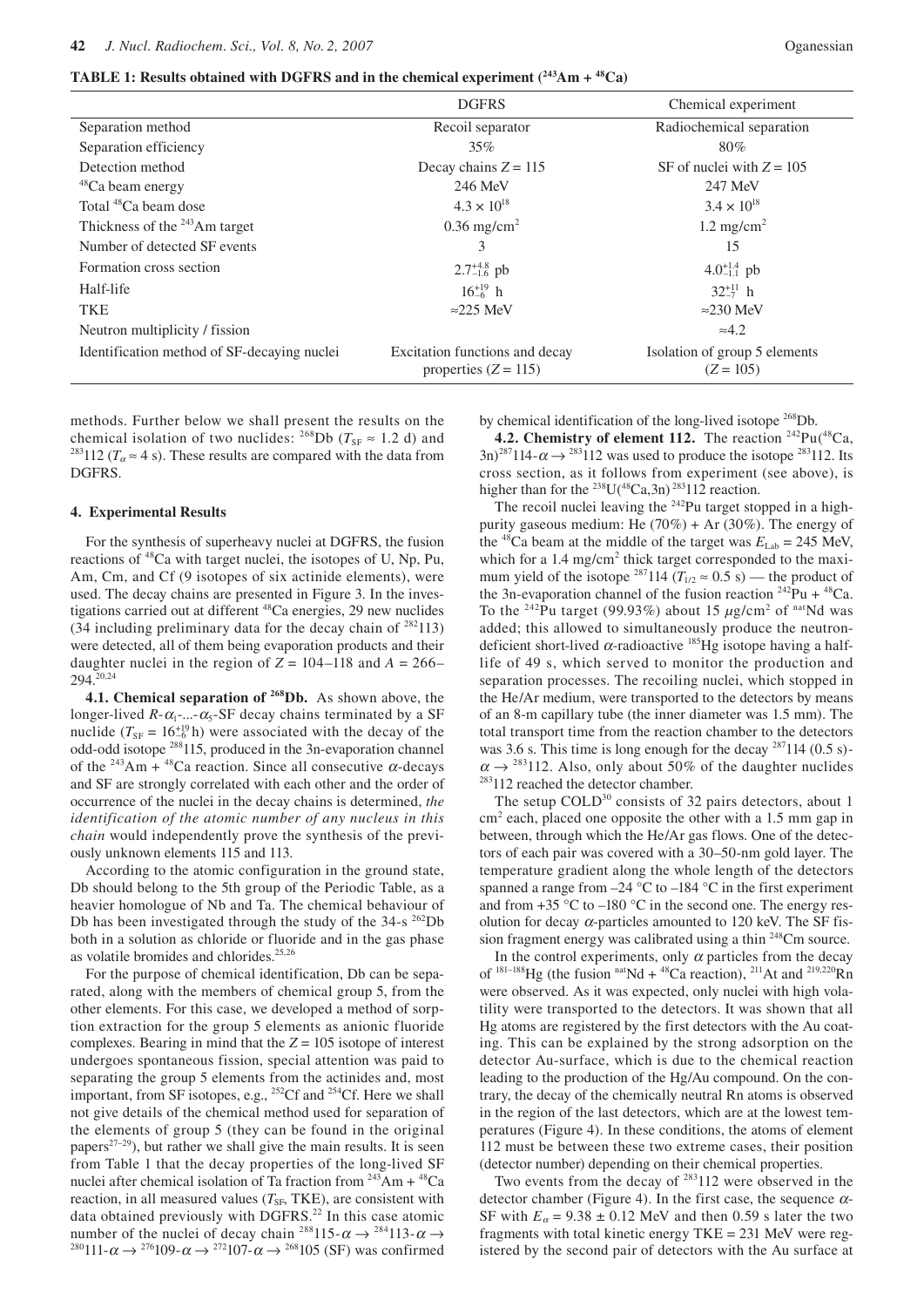

**Figure 4.** Results of thermo-chromatographic separation of element 112, produced in the reaction <sup>242</sup>Pu(<sup>48</sup>Ca,3n)<sup>287</sup>114- $\alpha \rightarrow$ <sup>283</sup>112. The dotted lines (right-hand axis) denote the temperature distribution along the 32 detectors from the two experiments. The relative yields of the 49 s-185Hg and 3.7 s-219Rn are shown together with the observed decays of 3.8  $s^{-283}$ 112 (black arrows) as a function of the detector number. The Monte Carlo simulation of the adsorption process of Hg and Rn on the gold surface and ice are shown by the red dashed line. (a) the temperature gradient is  $-24$  °C to  $-184$  °C; (b) the temperature gradient +35 °C to –180 °C. Figure is taken from Reference 31.

temperature –28 °C (the temperature conditions for detectors 1 to 32 were in the range –24 °C to –184 °C). In the second case, the same  $\alpha$ -SF sequence ( $E_\alpha$  = 9.47  $\pm$  0.12 MeV,  $t_{SF}$  = 0.54 s, TKE = 232 MeV) was registered by the seventh detector pair again on the Au surface, which was at  $-5$  °C (the temperature conditions for detectors 1 to 32 were in the range  $+35$  °C to – 180 °C). Both events are consistent with the properties of the decay of the 283112 nucleus. While the first event practically follows the location of the Hg atoms the second one somewhat differs (the probability of Hg hitting the 7th detector is about 3%). This may mean weaker adsorption of element 112 with gold compared to Hg, but it is obviously stronger than expected for noble-gas like behaviour. Avoiding the details, they are given in a separate publication<sup>31</sup> (experiments with the isotopes  $283112$  and  $285112$  are continued), even now from the obtained data a conclusion can be drawn that the isotope  $283112$  by its chemical properties is related to the group 12 elements. The production cross section of <sup>283</sup>112 in the reaction <sup>242</sup>Pu(<sup>48</sup>Ca,3n)<sup>287</sup>114- $\alpha \rightarrow$ <sup>283</sup>112 is estimated as 2–4 pb depending on the adsorption properties of the parent nucleus  $287114$  at room temperature (from the DGFRS measurements  $\sigma_{3n} = 3.6^{+3.4}_{-1.7}$ pb).28 The results of the given experiment in an independent way confirm the identification of the atomic numbers of the nuclides in the even-*Z* nuclear decay chain <sup>291</sup>116  $\rightarrow$  <sup>287</sup>114  $\rightarrow$  $2^{283}112 \rightarrow 2^{79}110 \rightarrow 2^{75}108 \rightarrow 2^{71}106 \rightarrow 2^{67}104.$ 

# **5. Discussions**

Actually the identification of the atomic numbers of the nuclides was performed by:

- the mechanism of fusion reactions (excitation functions and cross bombardments ensuring variation of the proton and neutron numbers of the compound nucleus);
- decay properties of the nuclei in the decay sequences (half-lives  $T_\alpha$  and  $\alpha$ -decay energies  $Q_\alpha$  of even-even (and for many even-odd) isotopes; see Figure 5;
- radiochemical identification of the atomic number of the nuclides  $^{268}$ Db and  $^{283}$ 112 — links of the decay chains of the parent nuclei:  $^{288}115$  and  $^{291}116$ .  $^{27-29,31}$

All methods give the same identification of the atomic number of the synthesized nuclei. When the atomic numbers of the parent nuclei are determined (showing that they are the products of *x*n-evaporation channels), the identification of the mass of an isotope comes to the quantification of evaporated



**Figure 5.** Half-lives  $T_\alpha$  as a function of the  $\alpha$ -decay energy  $Q_\alpha$  for nuclei with even atomic numbers  $Z \ge 100$  (indicated in the figure). The solid lines represent calculations using the Viola-Seaborg formula (given in the figure). The black symbols denote even-even isotopes, the open symbols — even-odd.

neutrons at various excitation energies. This is achieved:

- by means of the measured excitation functions ensuring variation of the neutron number in the compound nucleus;
- by producing the same nuclei in different ways: as evaporation residues and as  $\alpha$ -decay products of heavier nuclei.

The adjoining four isotopes of the elements with  $Z = 112$ , 114, and 116, genetically connected with the daughter nuclei by consecutive  $\alpha$  decays give a self-consistent picture of the atomic and mass numbers of all nuclides, synthesized in the <sup>48</sup>Ca-induced experiments.

Further verification of the identification of the mass number of the isotopes follows from the decay properties. Because of the high suppression of spontaneous fission of nuclei with odd neutron numbers, their decay chains are longer and the total decay time is noticeably higher than those in the neighbouring even-*N* isotopes (see chains on the Figure 3).

**5.1. Alpha decay.** As can be seen from Figure 3, the odd isotopes of element 112 and all isotopes (even and odd) with *Z*  $\geq$ 113 predominantly undergo  $\alpha$  decay. As known from the theory of  $\alpha$  decay, in this case the probability for the decay (or the half-life  $T_{\alpha}$ ) is directly connected to the decay energy  $Q_{\alpha}$  and the atomic number of the nucleus. The experimental values obtained earlier in hot and cold fusion reactions and belonging to the  $\alpha$  decay of even-even nuclei with  $100 \le Z \le 110$  with new data for all isotopes with even proton numbers from  $Z = 106$  to 118, produced in 48Ca-induced reactions, are shown in Figure 5. The experimental values  $Q_\alpha(\exp)$  and  $T_\alpha(\exp)$  shows steep raise of the  $T_\alpha$  with increase the neutron number in heaviest nuclei. They can be used also for the calculation of the atomic numbers of nuclei comprising the chains of correlated decays. For example the probability that the consecutive  $\alpha$  transitions observed in the  $245 \text{Cm}$ ,  $248 \text{Cm}$  +  $48 \text{Ca}$  reaction take place in the nuclei with atomic numbers  $116 \rightarrow 114 \rightarrow 112 \rightarrow 110$  amounts to 0.992.

The values of  $Q_\alpha$ (th), obtained in the framework of the macroscopic-microscopic (MM) model in the version of Reference 32 for the isotopes of all elements with even atomic numbers from  $Z = 100$  to 118 and with odd atomic numbers from  $Z =$ 103 to 115, are presented in Figures 6(a) and 6(b), respectively. The predicted  $Q_{\alpha}$ (th) values for the heaviest nuclei, observed in our experiments are systematically larger than the experimental data.

At the same time, the trends of the predictions are in good agreement for the 23 nuclides with  $Z = 106-118$  and  $N = 165-$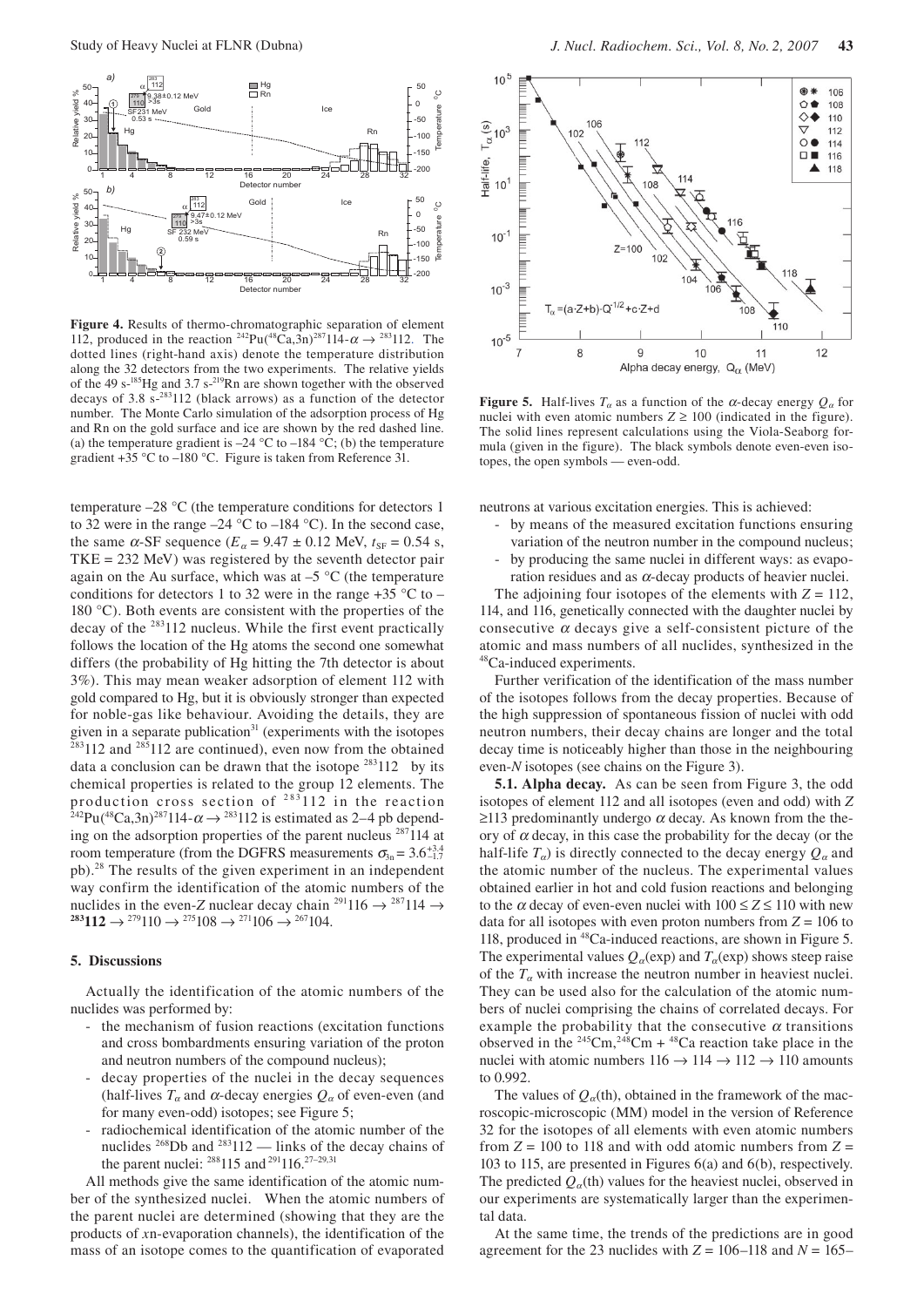

**Figure 6.** Alpha-decay energy vs. neutron number for: (a) the isotopes of even-*Z* elements with  $Z \ge 100$ , (b) isotopes of odd-*Z* elements with  $Z \ge 103$ . Squares correspond to the nuclei, produced in <sup>48</sup>Cainduced reactions. Dashed lines are long sequences of correlated decays of the nuclei  $^{288}115$  and  $^{291}116$ . The solid lines are  $Q_\alpha(\text{th})$ , calculated in the MM model.

177. The trend of the  $Q_{\alpha}(N)$  systematics, predicted by theory and confirmed by experimental data can be considered *as direct evidence for the deformed neutron shell closure at N = 162*.

The comparison of  $Q_\alpha$ (exp) with the values  $Q_\alpha$ (th), calculated within the Skyrme-Hartree-Fock Bogoliubov (HFB) and the Relativistic Mean Field models (RMF), was carried out, too. In the HFB model a better agreement is obtained with masses from Reference 33 calculated with 18 parameters. Finally, in the RMF model the agreement between theory and experiment is least satisfactory. But it cannot be excluded that a better agreement can be achieved in this model also by using a different set of parameters.

As a whole, the measured values of  $Q_\alpha(\exp)$  are in agreement with theory, because the model calculations do not claim to be more precise in determining  $Q_\alpha$ (th) than 0.4–0.6 MeV. We must recall, that all three models predict the same spherical neutron shell at  $N = 184$ , but different proton shells,  $Z = 114$ (MM) and *Z* = 120, 124, or 126 (HFB, RMF). Yet, all describe the experimental data equally well. Such insensitivity with respect to the various models in this region of *Z* and *N* can be explained either by the remoteness of the nuclei under consideration from the closed shell at  $N = 184$  or by the weaker influence of the proton shells at  $Z = 114$  or higher, compared to that of the neutron shell at  $N = 184$ .

**5.2. Spontaneous fission.** For 8 out of the 34 synthesized nuclei spontaneous fission is the predominant mode of decay. In two more nuclei, <sup>271</sup>Sg and <sup>286</sup>114, spontaneous fission competes with  $\alpha$  decay. For the remaining nuclides spontaneous fission was not observed. The partial SF half-lives of nuclei with  $N \ge 163$ , produced in fusion reactions with <sup>48</sup>Ca, together with the half-lives of SF nuclides with  $N \le 160$ , are shown in Figure 7.

Four isotopes of element 112 with *N* = 170–173 are located in a region, where a steep rise of  $T_{SF}(N)$  is expected. Indeed, in the even-even isotopes  $^{282}$ 112 and  $^{284}$ 112 the difference of two neutrons increases the partial half-life  $T_{SF}$  by two orders of magnitude.

The neighbouring odd isotopes <sup>283</sup>112 and <sup>285</sup>112 undergo  $\alpha$ decay. For them, only lower limits of  $T_{SF}$  can be determined (shown in the figure). Such a picture is observed also for the even-even isotopes of element 114: the additional two neutrons in the nucleus <sup>286</sup>114 ( $T_{SF} \approx 0.13$  s) lead to increase of the stability relative to spontaneous fission. It is significant that the rise of stability relative to spontaneous fission is observed for the nuclei are by 10–12 neutrons away from the closed neutron shell  $N = 184$ .

For the nuclei with  $Z < 110$  and  $N < 170$  the probability for



**Figure 7.** Partial half-lives for spontaneous fission  $T_{SF}$  vs. *N* for nuclei with even  $Z = 98 - 114$ . Solid symbols and crosses denote eveneven nuclei, open symbols — even-odd. Solid lines are drawn through the experimental points of even-even nuclei, the dashed lines — calculated  $T_{SF}$ (th).

spontaneous fission decreases again when the deformed shell closure  $N = 162$  is approached. The stabilizing effect of the  $N =$ 162 shell manifests itself in the properties of the even-even isotopes of Rf, Sg, and Hs with  $N \le 160$ , which, as seen from Figure 7, are well described by the mentioned model calculations. The odd SF-isotopes with  $Z = 104-110$ , produced in the  $48$ Ca-induced reactions, are located in the transition region, where the larger the neutron number, the smaller the effect of the  $N = 162$  shell. In this region, the  $N = 184$  shell comes into effect. Such a behaviour of  $T_{SF}$ (exp) as a function of *Z* and *N* correlates with the SHE fission barrier heights and has been predicted by all models: MM, HFB, and RMF. For the isotopes of element 115, due to the strong hindrances to spontaneous fission of nuclei with odd proton (or/and neutron) number,  $\alpha$ decay predominates as far as the  $N = 162$  shell, where, similarly to the previous case, the sequences terminates by spontaneous fission.

The decay properties of the nuclei obtained in Act.  $+{}^{48}Ca$ reactions show that the basic theoretical concept on the existence of closed shells in the region of the hypothetical superheavy elements and their decisive role in defining the limits of nuclear mass has received its experimental confirmation.

The experiments were performed at U-400 heavy ion cyclotron of the FLNR (JIINR) in collaboration with Analytical and Radiochemical Division of LLNL (USA); the experiments on the chemical identification of the isotopes  $^{268}$ Db and  $^{283}$ 112 within the collaboration: Paul Scherrer Institute (PSI, Villigen), Department for Chemistry and Biochemistry of the University of Bern, Institute of Electronic Technology (IET, Warsaw) with the participation of Dr. M. Hussonois from the Institute of Nuclear Physics (IPN, Orsay).

#### **References**

- (1) O. Haxel, J. H. Jensen, and H. E. Suess, Phys. Rev. **75**, 1766 (1949).
- (2) M. G. Mayer, Phys. Rev. **75**, 1969 (1949).
- (3) V. M. Strutinski, Nucl. Phys. **A95**, 420 (1967); Nucl. Phys. **A122**, 1 (1968).
- (4) M. Brack, J. Damgaard, A. S. Jensen, H. C. Pauli, V. M. Strutinsky, and C. Y. Wong, Rev. Mod. Phys. **44**, 320 (1972).
- (5) S. G. Nilsson, C. F. Tsang, A. Sobiczewski, Z. Szyman´ski, S. Wycech, C. Gustafson, I.-L. Lamm, P. Möller, and B. Nilsson, Nucl. Phys. **A131**, 1 (1969).
- (6) B. Mottelson and S. G. Nilsson, Phys. Rev. **99**, 1615 (1955).